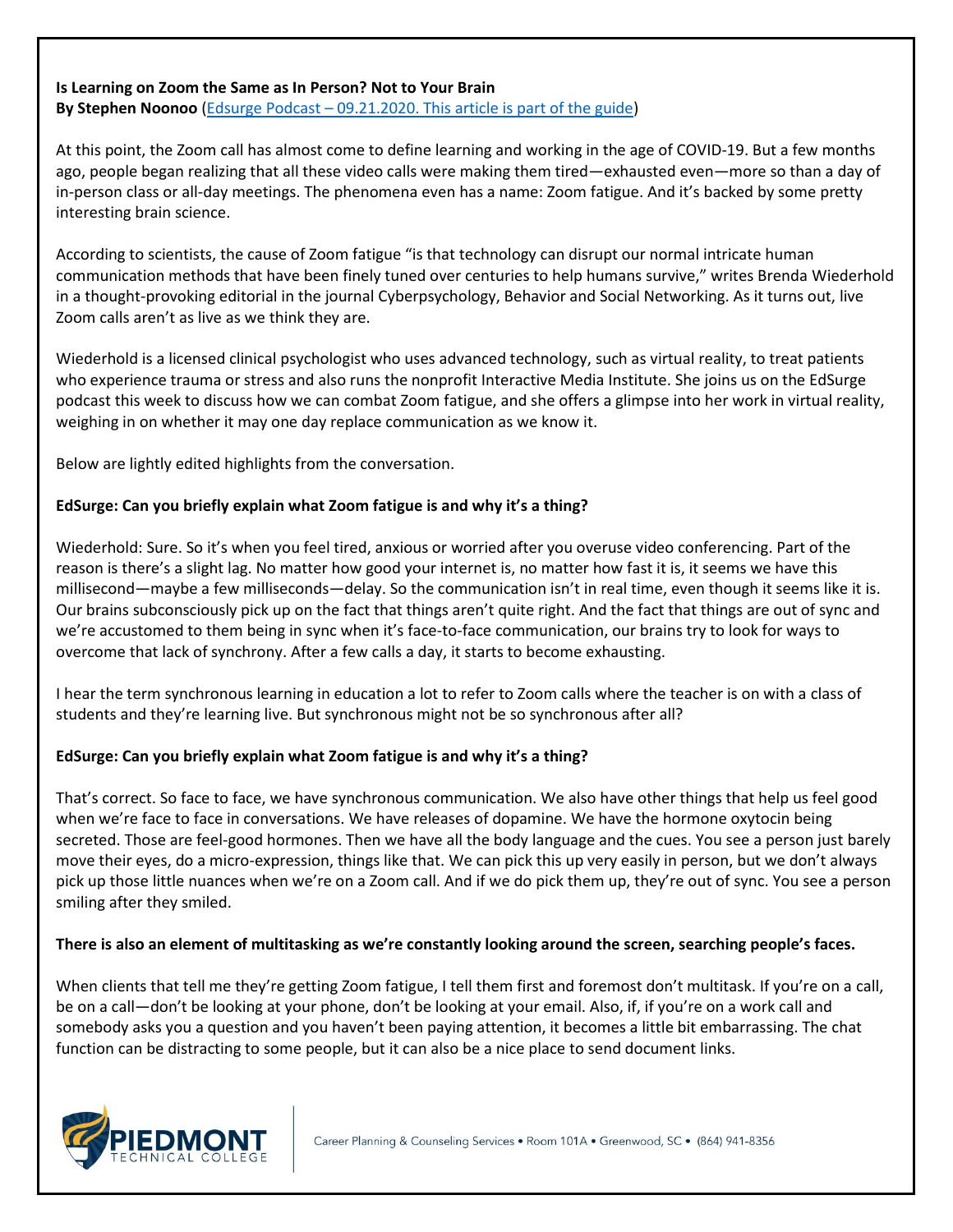I also tell people to maybe turn off their big [monitors]. I found this worked for me too. I was doing a lot of calls and some people, when they're larger than life and looking right at you, it's just an automatic response to go, 'Oh my God. There's this giant floating head on my screen.' If I leave my laptop on, then it doesn't seem as disconcerting to have the person on your screen. They're not as close as they are on a 50-inch screen.

# **From what I remember, you wrote it triggers this part of our brain that almost sees it as a threat to have a giant head in front of us.**

Correct. It's what we call the fight-or-flight response. Again, this is subconscious. When we have prolonged eye contact with that large appearance, our bodies get flooded with cortisol, the stress hormone. And we automatically think there's danger, even though consciously, rationally we know there's no danger. But just for that split second, our bodies rev up, and they're going to either fight or flight.

# **So we could be getting cortisol rushes in the middle of Zoom meetings? That seems wild to me.**

It's very wild. I have regular Zoom meetings with colleagues, and we all agreed after the first few weeks that we didn't want to fix our hair and the guys have to put on a tie and the women have to put on a little makeup to do this. We agreed not to have our cameras on anymore. And it was pretty amazing. Just that little thing. We started reporting to each other that we weren't as tired after the Zooms.

# **There were some simple fixes that you wrote about, including just bringing your camera up to eye level. Can you explain how that works?**

Sure. So newscasters have done this naturally for a long time, but really it's probably not natural for them in the beginning. It's what we call learned behavior. Like anything else, you create a behavior or a habit by doing it over and over. So when you do a Zoom call, you're automatically drawn to those smiling faces, but you need to really be looking at your camera. And so if you put your computer where your camera is right at eye level, you're going to be more prone to look right at that camera and to the other person. It seems like you're looking at them. And so that's going to bring in a little bit more of that social connection.

# **That could be really big for teachers who need to hold their students' attention and create an authority presence.**

Exactly. And there's other things, like when you're doing a call with your camera on, you want to really have your neck, shoulders and head all in the frame. You don't want to be seated too low. So you want to kind of frame just the upper part of you in that frame. Teachers may need to move their seats higher or adjust their computer. They will want to look at lighting, make sure that you're not in a dark room. You don't want the lighting coming from behind you. You'd rather have it in front of you. You want to speak louder than you normally would. So that kind of tends to make people think you have more self confidence or authority, and you're projecting better. Plus it makes you better understood and more audible.

# **When you talked about learned behaviors before, does that mean that this is something that will appear strange or unnatural to educators? Is this something that they need to practice?**

With time, most of these things will become easier. It's just like public speaking. I have a lot of patients that have a fear of public speaking, even on a Zoom call. It's not so easy to speak if there's five, 10, 20 people on the call, but it becomes easier over time as you practice. One of the skills I teach all of my patients that come in, whether it's a 5-year old child